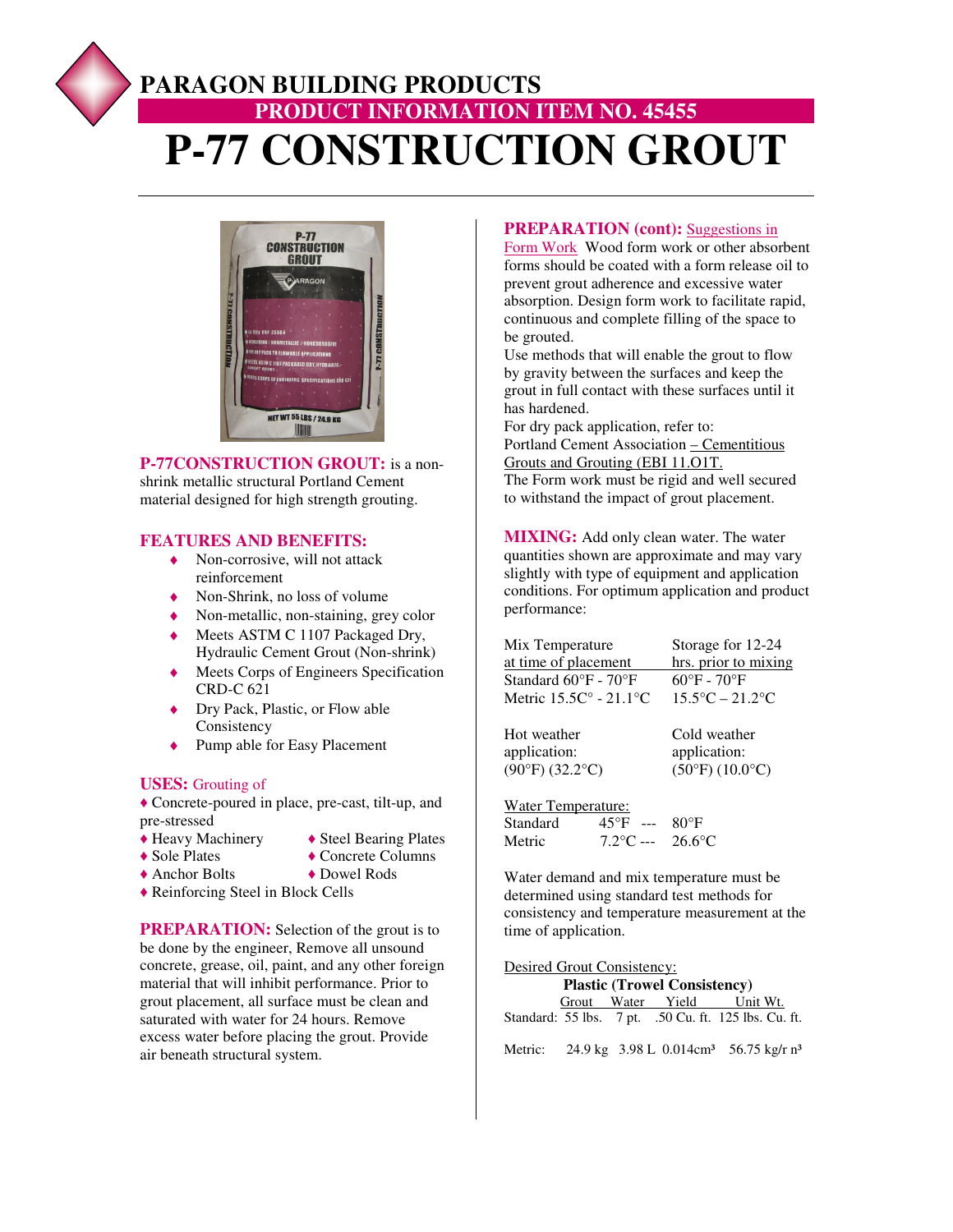# **PARAGON BUILDING PRODUCTS PRODUCT INFORMATION ITEM NO. 45455 P-77 CONSTRUCTION GROUT**

#### **PREPARATION (cont):**

**Flow-able (Pumping Consistency)** 

|  | Grout Water Yield Unit Wt. |                                                     |
|--|----------------------------|-----------------------------------------------------|
|  |                            | Standard: 55 lbs. 1 Gal 51 Cu. ft. 126 lbs. Cu. ft. |

Metric: 24.9 kg 4.546 L 0.017 cm<sup>3</sup> 57.2 kg/r n<sup>3</sup>

Use a mixer large enough to permit continuous placement before any part of the grout has set.

### **PLACEMENT:**

Place the grout quickly. Rodding the grout lightly will help remove air bubbles. Avoid vibration which can cause bleeding and segregation, Shut down nearby machines.

Placement Temperature

| Substrate | Minimum<br>$50^{\circ}$ F (10.0 C) | Maximum<br>$90^{\circ}$ F (32.2 C) |
|-----------|------------------------------------|------------------------------------|
| Mix       | $60^{\circ}$ F (15.5 C)            | $70^{\circ}$ F $(21.1C)$           |
| Air       | $50^{\circ}$ F (10.0 C)            | 90°F (32.2 C)                      |

**CURING:** Forms may be removed as soon as the grout is firm and cannot be penetrated by a pointed masonry trowel. Exposed shoulders can be left in place or trimmed. After the forms are removed, prevent evaporation by keeping the exposed surfaces wet for several hours, Protect from freezing for a minimum of 48 hours after placing. P-77 Construction Grout can be exposed under normal weather conditions. For installations where acids and sulfates are present, a protective coating is required.

Cure per Portland Cement Association – Design and Control of Concrete Mixes (EBOO1.12T) and/or American Concrete Institute 308 – Standard Practice for Curing Concrete.

## **TECHNICAL DATA:**

| Water   | Plastic<br>13%                         | Flow-able<br>15%                               |
|---------|----------------------------------------|------------------------------------------------|
|         | <b>Compressive Strength ASTM C 942</b> | 24 hours 3,400 psi (23.4) 2,200 psi (15.1 mpa) |
| 3 days  | $6,700 \text{ psi} (46.2)$             | 6,500 psi (44.8 mpa)                           |
| 7 days  | 7,800 psi (53.7)                       | 7,400 psi (51.0 mpa)                           |
| 28 days | 9,000 psi (62.0)                       | 8.800 psi (60.6 mpa)                           |

## **TECHNICAL DATA (cont):**  Set Time ASTM C 191

| Initial | 4:40 | 5:30 |
|---------|------|------|
| Final   | 6:30 | 7:30 |

Consistency Flow ASTM C 230 113 141

Volume Change, % Expansion ASTM C 827

| At final set   | $+0.38$ | $+0.08$ |
|----------------|---------|---------|
| After 24 hours | $+0.30$ | $+0.04$ |

Paragon P-77 Construction Grout meets the performance requirements of ASTM CRD-C 621 for grades A, B and C specifications for non-shrink grout over a wide temperature range.

| 3 days  | $+0.07$ | $+0.07$ |
|---------|---------|---------|
| 7 days  | $+0.07$ | $+0.07$ |
| 14 days | $+0.07$ | $+0.05$ |
| 28 days | $+0.07$ | $+0.05$ |

#### **PACKAGING:**

55 Lb. / 24.9 kg. Multiply bag

#### **COVERAGE (approximate):**

1 cu. ft. (0.028 m3): 2 bags/110 lbs. (50 kg)

1 cu. yd. (0.76 m3): 54 bags/2970 lbs. (1348 kg)

100 sq. ft. (2.8<sup>3</sup>) @ 1" (2.5 cm): 17 bags/935 lb. (424 kg)

#### **COLOR:** Grey